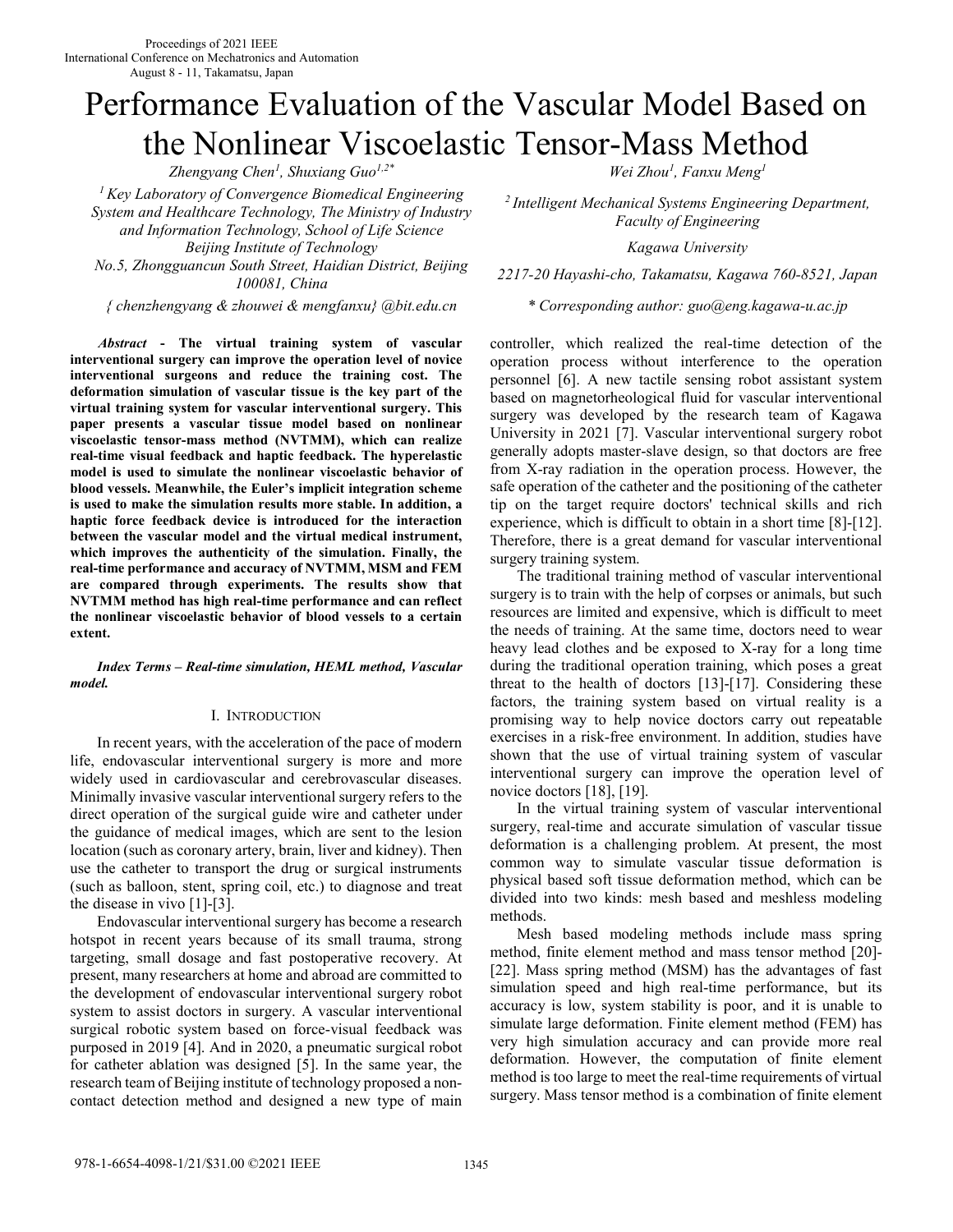method and mass spring method, which is easy to achieve large deformation, but it will consume a lot of computer memory when it involves complex tetrahedral mesh, and the computational efficiency is low under nonlinear conditions. The commonly used meshless modeling methods include weighted residual collocation method (WRPCM), particle hydrodynamics (SPH), moving least squares (MLS), radial basis function (RBF), element Galerkin (EFG), etc. Among them, EFG method has better accuracy, convergence and stability, and is the most complete meshless method [23]. Meshless method can predict soft tissue deformation without involving the mesh topology of discrete tissue model. It is often used to simulate the cutting, tearing and other behaviors of soft tissue. However, this method requires the calculation of node to node adjacency in each time step, which leads to additional computational load.

 This paper focuses on the real-time numerical simulation of blood vessel model and large deformation problem. In our master-slave virtual training system of vascular interventional surgery, nonlinear viscoelastic tensor-mass method (NVTMM) is used to simulate vascular tissue. This method is not only convenient for fast calculation, but also can achieve the refresh rate of 100 Hz visual feedback. Due to the vascular tissue shows nonlinear viscoelastic response in the experiment [24]. In order to simulate the mechanical response of biological soft tissue more truly, a viscoelastic hyperelastic constitutive model based on Prony series is selected. In addition, the mass spring model and the finite element model are implemented on the tetrahedral mesh to compare and verify the advantages of the NVTMM in the real-time and authenticity of the simulation. Finally, the vascular model and guide wire model are coupled to form a master-slave virtual training system with force feedback and real-time interaction.

The rest of this paper is arranged as follows: The second part gives an overview of the NVTMM method. In the third part, the scheme of introducing viscoelastic properties into NVTMM is introduced. In the fourth part, the corresponding experiments are designed to verify the real-time and authenticity of the NVTMM, and compared with MSM and FEM. In the fifth part, the experimental results are discussed and some conclusions and future work are put forward.

#### II. NONLINEAR VISCOELASTIC TENSOR-MASS METHOD

The blood vessel model should be a physical real soft tissue mechanical model. Therefore, the model should be as realistic as possible and effective enough to allow real-time performance. Compared with spring mass method and finite element method, NVTMM is more suitable for this requirement. Due to the linear elastic model is only suitable for small displacement, the Neo Hookean hyperelastic constructive model is used to simulate the nonlinear deformation of vascular tissue.

 In the NVTMM, the simulated object is discretized into a P1 tetrahedral mesh defined by the finite element theory, as shown in Figure 1. The P1 element has the property of equal deformation gradient tensor on a given tetrahedron, which is very efficient in calculating the force field. As the vascular tissue and other biological soft tissue materials are generally



considered to be super elastic. This kind of material may have large deformation. In order to describe the geometric transformation of this kind of object, the deformation gradient tensor F is introduced:

$$
F = I + \nabla U \tag{1}
$$

where  $I$  is the unit tensor and  $U$  is the displacement vector.

The strain tensor  $\varepsilon$  depends on the deformation gradient defined by Formula (1) and can quantify the deformation of the object. Moreover, the deformation of the object under the action of external force will produce an elastic potential energy, which depends on the constitutive equation of the material used. And the corresponding deformation force can be obtained by the derivative of the energy. Therefore, the motion of the deformable body can be expressed by the following differential equations:

$$
M\frac{d^2U}{dt^2} + D\frac{dU}{dt} + KU = F
$$
 (2)

where  $M$  is the mass,  $D$  is the damping and  $K$  is the stiffness matrix.

According to the expected mechanical behavior of materials, there are different elastic models. These models are defined by the strain tensor formula ε. Because the deformation of vascular tissue is nonlinear, the nonlinear elastic behavior must be considered. Hyperelasticity provides a way to simulate this material. The simplest hyperelastic model is an extension of the linear elastic material based on the Green-St Venant strain-tensor  $\varepsilon_{nl}$ :

$$
\varepsilon_{nl}(X) = \frac{1}{2} (\nabla U^T(X) + \nabla U(X) + \nabla U^T(X) \nabla U(X)) \tag{3}
$$

The energy of deformation  $W_{nl}$  is then defined by:

$$
W_{nl}(X) = \frac{\lambda}{2} (tr \varepsilon_{nl}(X))^2 + \mu tr(\varepsilon_{nl}(X)^2)
$$
 (4)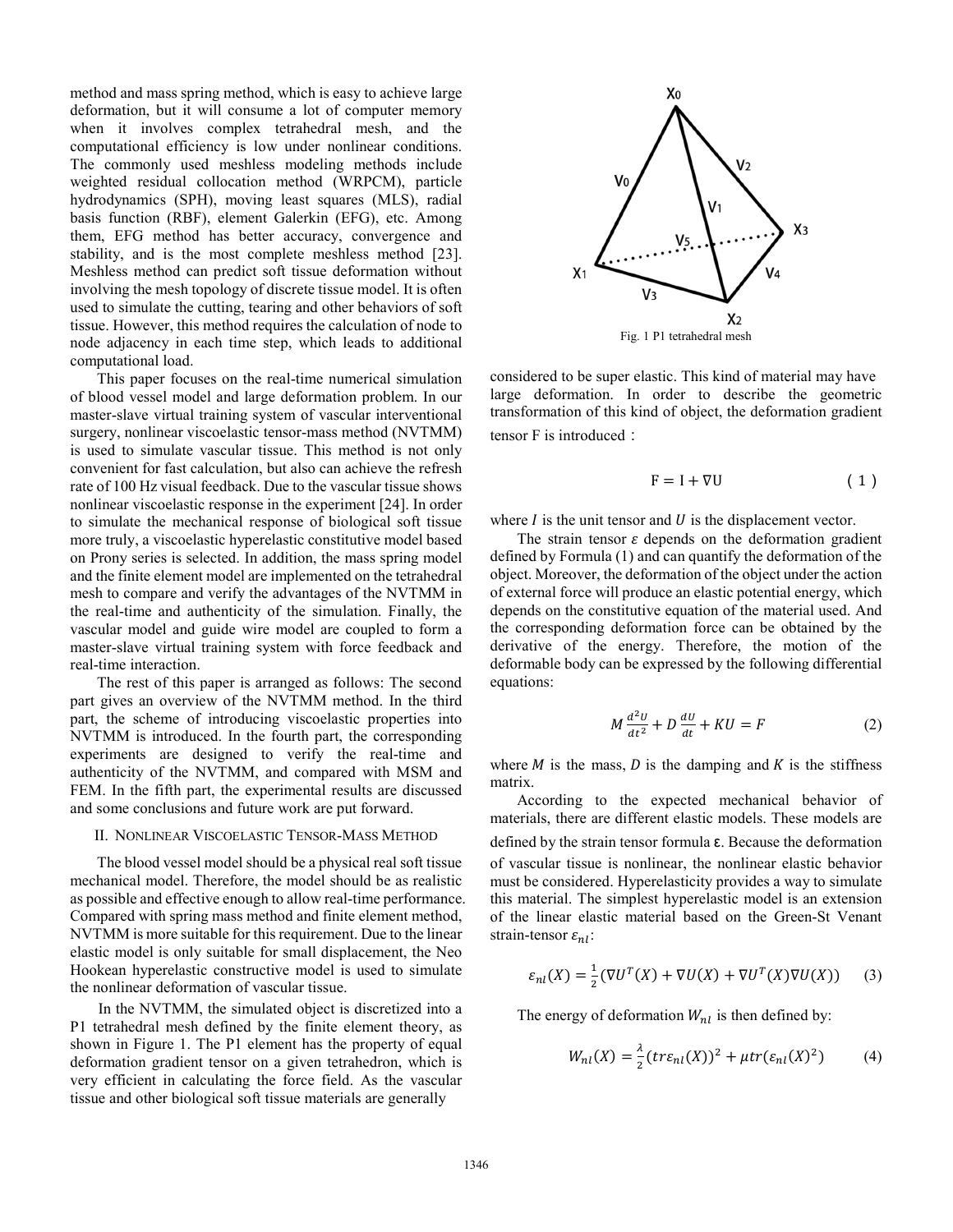where  $\lambda$  and  $\mu$  the Lame coefficients characterizing the material stiffness, defined by:

$$
\lambda = \frac{\nu E}{(1+v)(1-2v)}, \ \mu = \frac{E}{2(1+v)}\tag{5}
$$

where E is the Young's modulus and  $\nu$  is the Poisson's ratio.

And the deformation energy of any tetrahedral element in the discrete domain can be given by the following formula:

$$
W_E = W_{nl}(X) \frac{1}{\nu o l_0} \tag{6}
$$

where  $W_E$  is the deformation energy of tetrahedral element,  $Vol_0$  is the volume of the tetrahedral element.

Then the force applied on the node  $P_i$  can be given by:

$$
F(P_i) = \sum_{k \mid E_k \in E_{p_i}} F_{E_k}(P_i) = \sum_{k \mid E_k \in E_{p_i}} \frac{\partial w_{E_k}(P_i)}{\partial v_i} \quad (7)
$$

And in order to ensure the stability of the simulation, Euler implicit integration scheme is used. The Euler implicit integration scheme needs derivative force, so the derivative force also needs to be calculated:

$$
dF^{j}(P_{i}) = \sum_{k \,|\, E_{k} \in E_{P_{i}}} \frac{\partial F_{E_{k}}(P_{i})}{\partial U_{j}} \tag{8}
$$

where the  $E_{P_i}$  is the set of elements containing node Pi.

Neo Hookean is one of the most common hyperelastic material models, which can be used to predict the nonlinear stress-strain behavior of rubber or biomechanical materials under large deformation. Neo Hookean model is derived from the classical results of statistical thermodynamics. Compared with other hyperelastic models, Neo Hookean model is simple, efficient and versatile. For Neo Hookean model, its energy density  $\Psi(F)$  can be expressed as:

$$
\Psi(F) = \frac{\mu}{2} (tr(F^T F) - d) - \mu \log(J) + \frac{\lambda}{2} (\log(J))^2 \quad (9)
$$

where F is the deformation gradient tensor, D is the dimension, and J is the reciprocal of the elastic modulus, that is, the deformation rate per unit stress of the material.

#### III. VISCO-HYPERELASTICITY CONSTITUTIVE MODEL

 Viscoelasticity is an important property of biological tissue, which shows mechanical behavior changing with time. The viscous effect caused by viscoelasticity can not be ignored for accurately and truly describing the mechanical properties of tissue. In order to fully describe the mechanical response of biological soft tissue, a viscoelastic hyperelastic constitutive model based on Prony series is established, and a timedependent term is added to the basic hyperelastic formula. The time-dependent strain energy function can be expressed in the form of convolution time integral:

$$
\widehat{W}(W_E, t) = \int_0^t \alpha(t - s) \frac{\partial W_E}{\partial s} ds \tag{10}
$$

where t is the time. And the relaxation functions  $\alpha(t)$  is given by a Prony series:

$$
\alpha(t) = 1 - \sum_{i=1}^{n} \alpha_i (1 - e^{-t/\tau_i})
$$
 (11)

where n is the number of Maxwell elements,  $\alpha_i$  is the ith normalized modulus of elasticity and  $\tau_i$  is the relaxation time.

Hence, the visco-hyperelastic force  $\hat{F}$  can be written as:

$$
\hat{F} = -\frac{\partial \hat{w}}{\partial x} = -\int_0^t [1 - \sum_{i=1}^n \alpha_i (1 - e^{(s-t)} / \tau_i)] \frac{\partial F}{\partial s} ds \quad (12)
$$

Equation (12) can also be written as:

$$
\widehat{F} = -(F - \sum_{i=1}^{n} \gamma_i) \tag{13}
$$

$$
\gamma_i = \int_0^t \alpha_i (1 - e^{(s-t)/\tau_i}) \frac{\partial F}{\partial s} ds \tag{14}
$$

 After discretization of time, the integral equation can be converted into incremental updating formula:

$$
\gamma_i^n = A_i F^n + B_i \gamma_i^{n-1} \tag{15}
$$

where  $A_i = \Delta t \alpha_i / (\Delta t + \tau_i)$  and  $B_i = \tau_i / (\Delta t + \tau_i)$ .  $\Delta t$  is the time step and the superscripts are added to indicate time increment.

# IV. EXPERIMENTS AND RESULTS

 The vascular interventional surgery training system used in this paper is built on a personal laptop, equipped with 16 GB memory, Intel i7-10750h processor and NVIDIA rtx2060 graphics card. The verification simulation is carried out on sofa medical simulation engine. The sofa simulation engine used is version 20.06, and the required supporting software versions are visual studio 2017 and python 2.7. The vascular tissue model is a tetrahedral mesh model, which is obtained by 3D modeling after simplifying the aortic arch of the patient. The

tetrahedral mesh model of the aortic arch is shown in Figure 2.

The guide wire is a cylinder model generated by Maya modeling software.



Fig.2 The tetrahedral mesh model of aortic arch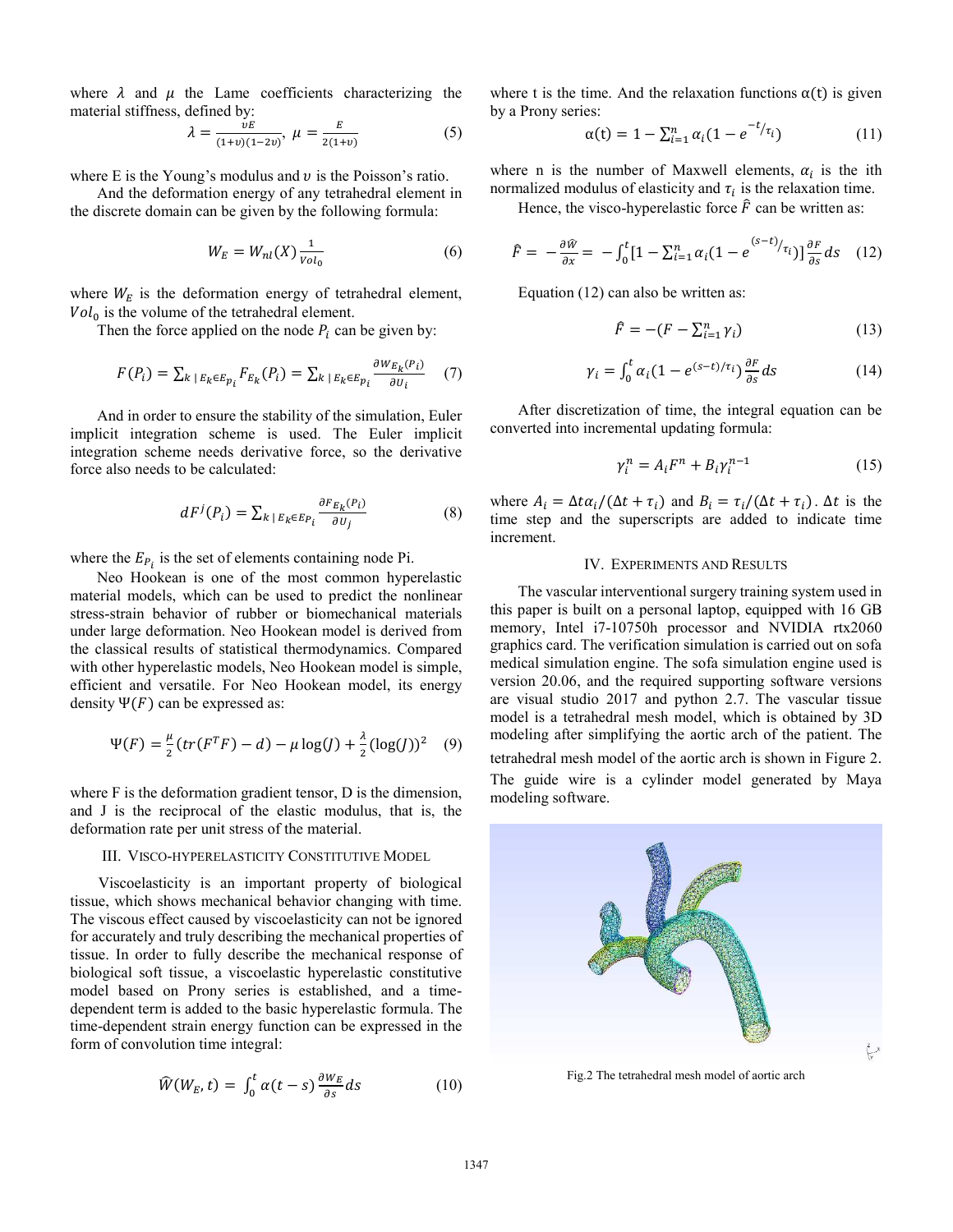

Fig.3 Sofa engine simulation of vascular interventional surgery interface

 The experimental platform is mainly divided into two parts: simulation environment based on virtual reality and force feedback equipment, as shown in Figure 4. In this figure, A is the virtual reality simulation environment based on sofa framework, B is the force feedback equipment. The force feedback device used is Geomagic touchX, which can provide precise positioning input and high fidelity force feedback output. The pose information obtained by the force feedback device will be transmitted to the virtual reality simulation environment to control the movement of the virtual guide wire. In the virtual reality simulation environment, the interaction between the virtual guide wire and the vascular tissue will be simulated, and the feedback force obtained from the simulation will be output to the force feedback device through the tactile rendering method.

#### *A. Experiments of the Real-time Performance*

Real time is an important performance index of vascular interventional surgery simulator based on virtual reality. The level of real-time directly affects the interaction and immersion of the simulator. In the experiment, the visual refresh rate and tactile refresh rate of the whole virtual surgery training system are tested when NVTMM method is used to simulate vascular tissue with different number of nodes. In the experiment, the force interaction between the guide wire and the vascular wall was simulated by controlling the guide wire or mouse to exert



Fig. 4 overview of the experimental platform

TABLE I THE VISUAL REFRESH RATE OF DIFFERENT MODELS WITH DIFFERENT NUMBER OF NODES

| Number of<br>nodes | MSM(FPS) | FEM(FPS) | NVTMM(FPS) |  |  |
|--------------------|----------|----------|------------|--|--|
| 1458               | 276      | 94       | 103        |  |  |
| 5832               |          |          | 55         |  |  |
| 23328              |          |          |            |  |  |

TABLE II THE TACTILE REFRESH RATE OF DIFFERENT MODELS WITH DIFFERENT NUMBER OF NODES

| Number of<br>nodes | MSM(FPS) | FEM(FPS) | NVTMM(FPS) |  |  |
|--------------------|----------|----------|------------|--|--|
| 1458               | 142      | Q7       | 174        |  |  |
| 5832               |          |          | 58         |  |  |
| 23328              |          |          |            |  |  |

external force on the vascular model. Then, the MSM and FEM were used to simulate the vascular tissue and test the real-time performance of the above methods. The visual refresh rate and tactile refresh rate of different models with different number of nodes are shown in Table 1 and table II.

The experimental results show that the computational efficiency of NVTMM is higher than that of MSM and FEM, while the visual refresh rate of NVTMM is higher than that of FEM and slightly lower than that of MSM. FEM obtains the global solution by solving the equations on each discrete element and combining the results into a global matrix. In this method, the physical characteristics are directly integrated into a mechanical formula, so the deformation can be simulated with high accuracy. But this method also leads to the need for more computation time when dealing with nonlinear behavior. NVTMM computes locally and iteratively for each discrete element, so it has higher computational efficiency than FEM. In addition, this allows for more direct and easier handling of topology changes and external interactions. Although the visual refresh rate of MSM is higher than that of NVTMM, the parameters in MSM model have no real attributes, which can not be combined with the real biomaterial parameters, and can only be simulated in specific cases. Moreover, MSM can not simulate the nonlinear deformation of objects. Therefore, considering the generality and real-time of the algorithm, NVTMM is more suitable for operation simulator.

# *B. Experiments of the Viscoelasticity Performance*

 In the vascular interventional surgery simulator based on virtual reality, the vascular tissue model should not only have high real-time performance, but also simulate the biomechanical characteristics of vascular tissue as real as possible. In order to verify the simulation of viscoelasticity by NVTMM, a control experiment is designed. In this experiment, the NVTMM model and the TMM model were applied with the same force. Fig. 5 (a) and (b) record the absolute values of force and displacement of the two models at the 278th node, respectively. The red line in Figure 5 records the relationship between displacement and time, while the black line records the relationship between force and time.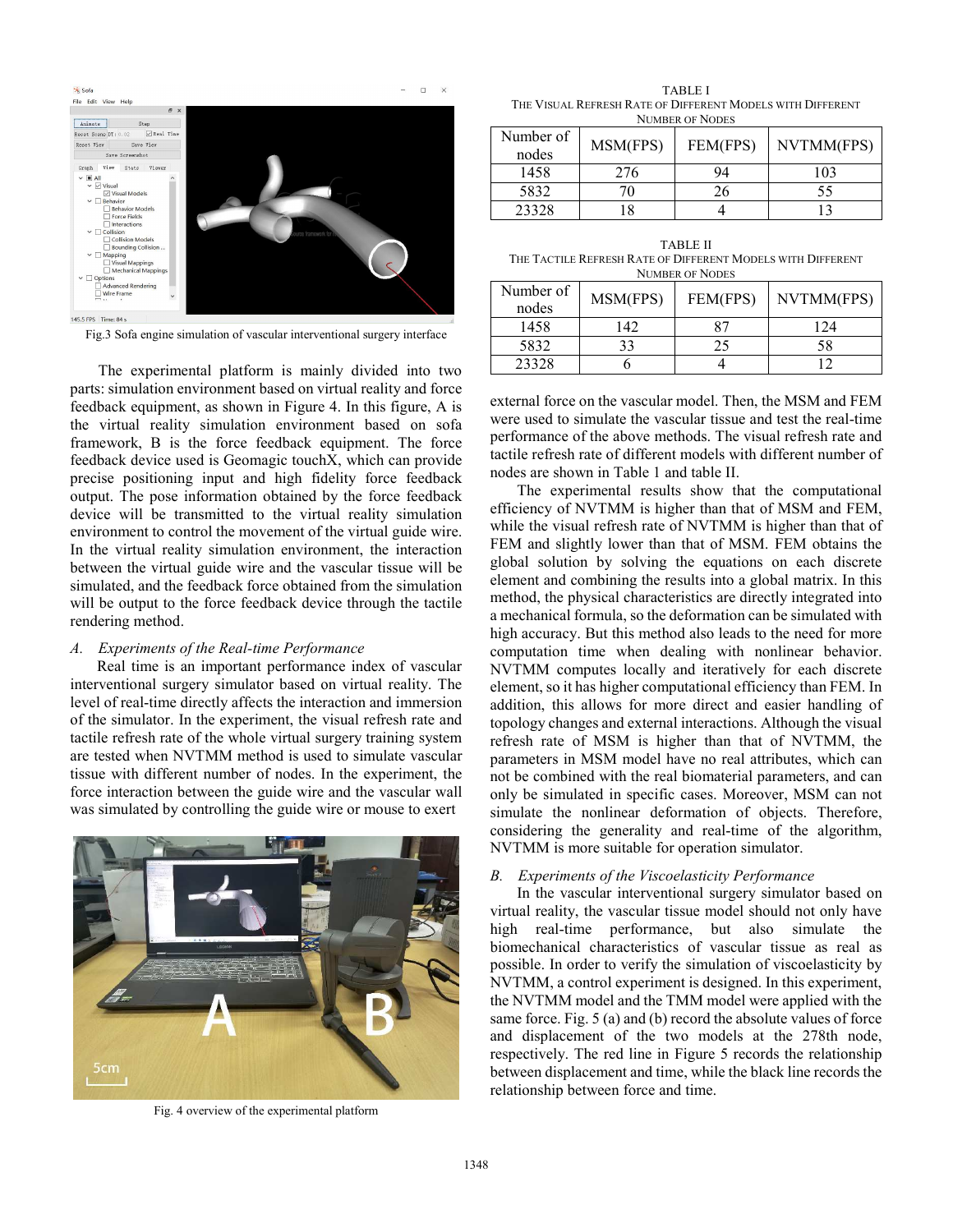

Fig.5 The force and displacement response of the 278th node under the constant force. (a) the displacement and force response of TMM model. (b) the displacement and force response of NVTMM model.

 It can be seen from the experimental results that a constant force is applied to the model when  $t = 3s$ . TMM model does not have viscoelasticity, so it needs a long time to be stable because of its large amplitude of vibration. Because of the Prony series, NVTMM model will produce lag phenomenon after being forced. The specific performance of NVTMM model is that the amplitude of vibration is smaller after being forced, and it can tend to be stable at a faster speed.

#### V. CONCLUSIONS

 In this paper, NVTMM is used to simulate the vascular tissue, which is derived from the finite element method and can simulate a variety of super elastic materials with bio viscoelasticity. Experiments show that, compared with the classical FEM and MSM, NVTMM has the advantages of high computational efficiency, and can realize real-time visual feedback and tactile feedback. Under the condition of ensuring 30Hz visual refresh rate and 100Hz tactile refresh rate, the NVTMM can deal with the model with higher number of faces, so as to improve the simulation accuracy to a certain extent. It can be seen from the above experiments that the NVTMM takes into account both the accuracy of biomechanics and the computational efficiency and can effectively improve the overall performance of the virtual interventional surgery simulation system. In the next step, we will expand the NVTMM to simulate heterogeneous and anisotropic materials, so as to better simulate the biological characteristics of vascular tissue.

### ACKNOWLEDGMENT

 This research is partly supposed by National High-tech R&D Program (863 Program) of China (No.2015AA043202).

## **REFERENCES**

- [1] L. Zheng, S. Guo, "A magnetorheological fluid-based tremor reduction method for robot assisted catheter operating system," *International Journal of Mechatronics and Automation*, vol. 8, no. 2, pp.72-79, 2021.
- [2] L. Zhang, S. Gu, S. Guo, et al, "A Magnetorheological Fluids-based Robotassisted Catheter/guidewire Surgery System for Endovascular<br>Catheterization." Micromachines, vol. 12, no. 6, DOI: Catheterization." Micromachines, vol. 12, no. 10.3390/mi12060640, 2021.
- [3] X. Bao, S. Guo, L. Shi, et al, "Design and evaluation of sensorized robot for minimally vascular interventional surgery," *Microsystem Technologies*, DOI: 10.1007/s00542-019-04297-3, 2019.
- [4] C. Yang, S. Guo, X. Bao, et al, "A vascular interventional surgical robot based on surgeon's operating skills," *Medical & Biological Engineering & Computing*, vol. 57, no. 9, pp. 1999-2010, DOI: 10.1007/s11517-019- 02016-8, 2019.
- [5] R. Harada, T. Miyazaki, T. Kawase, et al, "Development of pneumatically driven surgical robot for catheter ablation," *2020 IEEE/SICE International Symposium on System Integration (SII)*, Hawaii Convention Center, Honolulu, USA, DOI: 10.1109/SII46433.2020.9026176, 2020.
- [6] Y. Zhao, H. Xing, S. Guo, et al, "A novel noncontact detection method of surgeon's operation for a master-slave endovascular surgery robot," *Medical & Biological Engineering & Computing*, vol. 58, no. 4, pp. 871- 885, DOI: 10.1007/s11517-020-02143-7, 2020.
- [7] X. Jin, S. Guo, J. Guo, et al, "Development of a tactile sensing robotassisted system for vascular interventional surgery," *IEEE Sensors Journal*, vol. 21, no. 10, pp. 12284-12294, DOI: 10.1109/JSEN.2021.3066424, 2021.
- [8] S. Guo, J. Cui, Y. Zhao, et al, "Machine learning-based operation skills assessment with vascular difficulty index for vascular intervention surgery," *Medical & Biological Engineering & Computing*, vol. 58, no. 8, pp. 1707-1721, DOI: https://doi.org/10.1007/s11517-020-02195-9, 2020.
- [9] S. Guo, Y. Song, X. Yin, et al, "A novel robot-assisted endovascular catheterization system with haptic force feedback," *IEEE Transactions on Robotics*, vol. 35, no. 3, pp. 685-696, DOI: 10.1109/TRO.2019.2896763, 2019.
- [10]Y. Zhao, S. Guo, Y. Wang, et al, "A CNNs-based prototype method of unstructured surgical state perception and navigation for an endovascular surgery robot," *Medical & Biological Engineering & Computing*, vol. 57, no. 9, pp. 1875-1887, 2019.
- [11]J. Guo, X. Jin, S. Guo, et al, "A vascular interventional surgical robotic system based on force-visual feedback," *IEEE Sensors Journal*, DOI: https://doi.org/10.1109/JSEN.2019.29350021, 2019.
- [12]L. Zhang, S. Guo, H. Yu, et al, "Design and performance evaluation of collision protection-based safety operation for a haptic robot-assisted catheter operating system", *Biomedical Microdevices*, vol. 20, no. 2, DOI: 10.1007/s10544-018-0266-8, 2018.
- [13]S. Guo, Y. Wang, Y. Zhao, et al, "A surgeon's operating skills-based noninterference operation detection method for novel vascular interventional surgery robot systems," *IEEE Sensors Journal*, vol. 20, no. 7, pp. 3879- 3891, DOI: 10.1109/JSEN.2019.2960926, 2019.